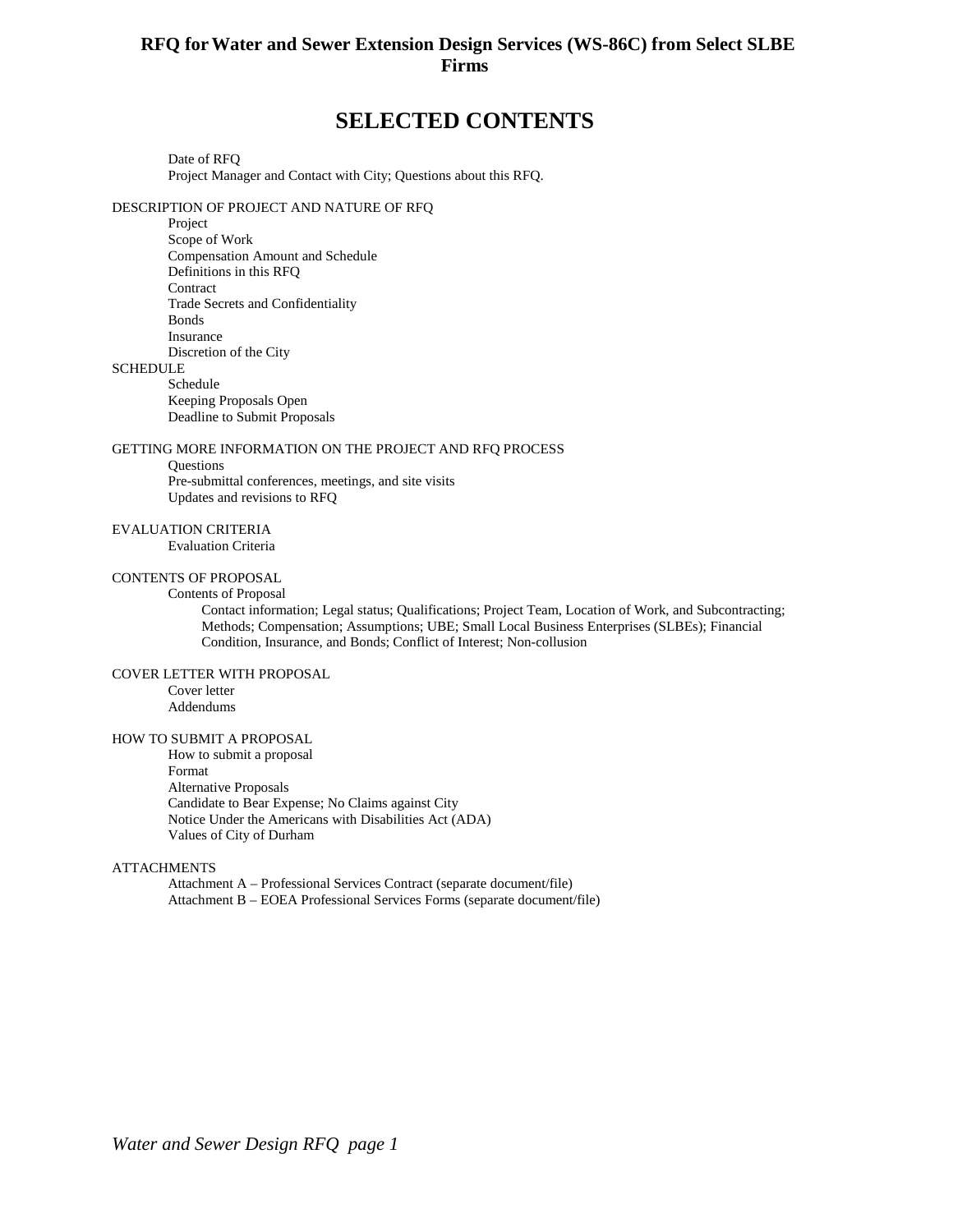# **RFQ for Water and Sewer Extension Design Services (WS-86C)**

**10. Date of RFQ**: Wednesday October 31, 2018

#### **20. Project Manager and Contact with City; Questions about this RFQ.** Direct questions and concerns to

Mr. Charles Rice, EI. Public Works Department 101 City Hall Plaza 3rd Floor Durham, NC 27701-3329 (919) 560-4326 Ext 30266 [charles.rice@durhamnc.gov](mailto:charles.rice@durhamnc.gov)

If you have concerns about this RFQ that you believe are not being addressed by the project manager, please contact Mr. Ed Venable, Contract Services Supervisor at (919) 560-4326.

#### **DESCRIPTION OF PROJECT AND NATURE OF RFQ**

**30. Project**. This is a Request for Qualifications (RFQ) from select Small Local Business Enterprise (SLBE) firms (Engineers) to provide design services for water and sewer extension projects in the City. The design work involved will be to prepare preliminary engineering documents, permits, plans, plats, and other required tasks to extend existing water and sewer lines to locations which have been pre-selected through the City's petition process. The work requires survey and planning to determine optimal placement of facilities subject to existing constraints. The selected firm will prepare calculations, survey data, acquisition plats, technical specifications, and final plan documents and estimates to enable City staff to advance project to construction bid phase. All currently scoped work is City-funded. Firms shall demonstrate previous experience with the preparation of engineering documents for projects of a similar magnitude for municipal clientele.

The RFQ project manual is available for download at the following web page.

<http://durhamnc.gov/615/2018-Water-Sewer-Extension-Construction->

**40. Scope of Work**. The City is soliciting a person or firm to provide engineering services for the below listed projects. The below list is not exclusive and represents expected improvements at the time of issuance of this RFQ. Work may be added or removed from the list at the City's discretion. Firms should expect that added work will be of a similar type and complexity.

| Along               | From                     | Tо                   | <b>Type</b>   |
|---------------------|--------------------------|----------------------|---------------|
| Red Coach Rd        | Bivins Rd                | End of street        | sewer/outfall |
| Grand Oaks Rd       | Red Coach Rd             | End of street        | sewer/outfall |
| E. Geer St          | N of PIN 0853-03-10-2908 | <b>Bullock Rd</b>    | sewer         |
| Stallings Rd        | Mineral Springs Rd       | S of 0851-02-98-0871 | water         |
| <b>Stallings Rd</b> | Oak Grove Pkwy           | Husketh Dr           | water         |

The following are activities that the selected firm will be responsible for delivering:

#### Scoping:

Review the project parameters. Make a site visit to assess the project scope. Prepare an opinion of cost estimate and determine a schedule. Develop a list of project stakeholders. Organize a scoping meeting. Determine what permits and environmental documents may be required and acquire as necessary.

#### Design:

Organize, direct, and prepare survey work as required. Develop an initial set of technical drawings for review by City departments, including outfall designs where necessary. Prepare the design. Present the Design at various stages to the stakeholders for input. Secure the necessary permits to construct the project. Guide the process to secure NCDOT Encroachment approval.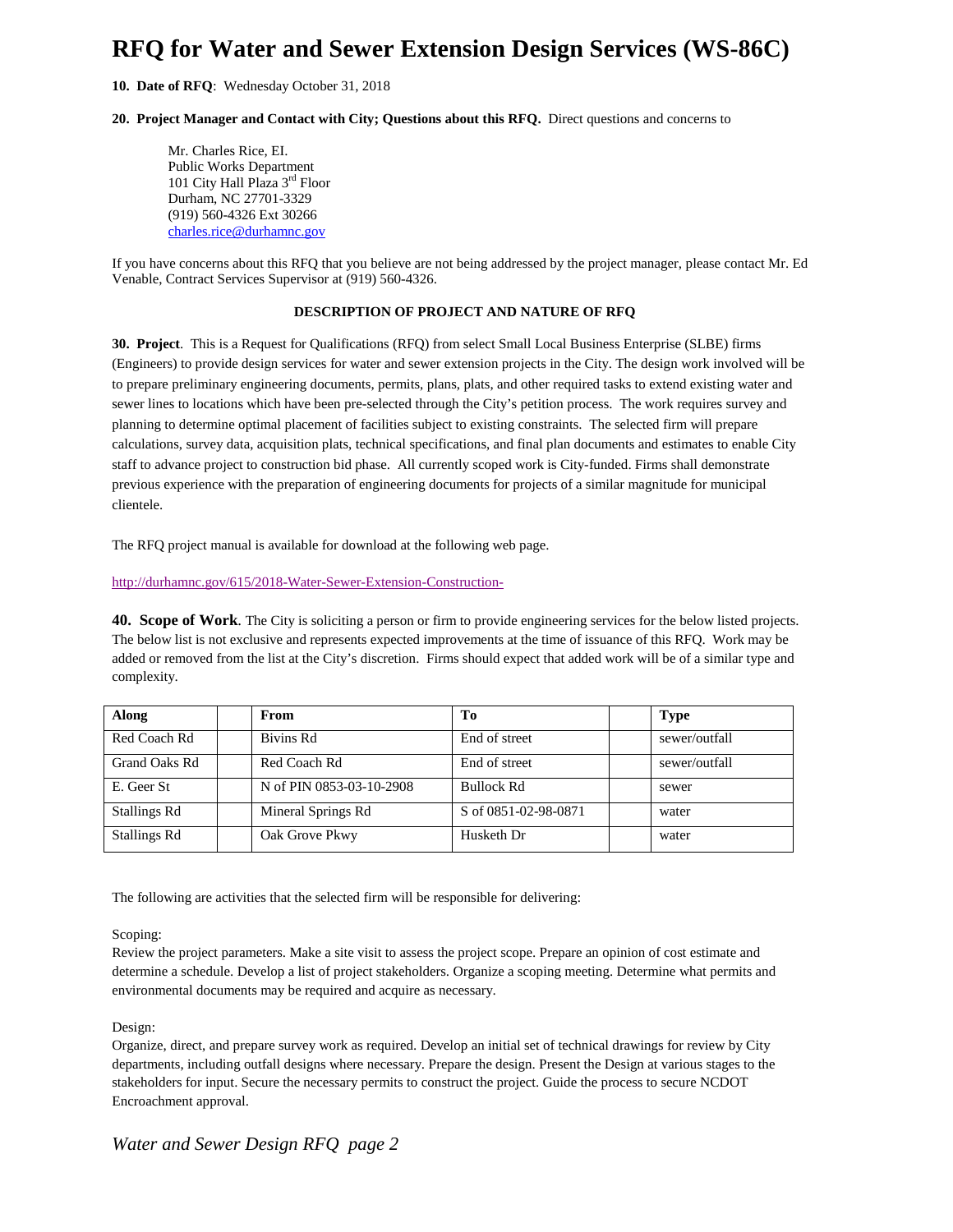#### Acquisition:

Prepare a packet of information for the City Real Estate division to provide them with the parameters of the acquisitions. Provide a simplified construction drawing showing the existing ROW, proposed ROW, Temporary Construction Easements, Permanent Drainage Easements, and other easements as may be required. Prepare final plats ready for recordation.

#### Construction Bid:

Develop a Project Manual to bid the construction work. Assist with pre-bid meetings. Provide updated construction cost estimates.

**50. Compensation Amount and Schedule**. Progress payments will be made on a monthly basis reflective of the deliverables. Some months will involve a high level of activity, while other months will only involve a modest amount of monitoring of the activities of others as they perform their work. The contract can be structured to last approximately 12 to 24 months.

**60. Definitions in this RFQ: City, RFQ, Proposal, Candidate, Contractor, Should**. Unless the context indicates otherwise – (a) The expressions "RFQ," "this RFQ," and "the RFQ" refer to this document as it may be amended or updated. (b) "City" and "city" mean the City of Durham. (c) The "proposal" is the response of a person, firm, or corporation proposing to provide the services sought by this RFQ. (d) The word "Candidate" or "candidate" is the person, firm, or corporation that submits a proposal or that is considering submitting a proposal. (e) The word "Contractor" or "contractor" is the person, firm, or corporation with which the City enters into a contract to provide the services sought by this RFQ. That is, "contractor" generally refers to a successful candidate that has obtained a fully executed contract with the City, while "candidate" is generally reserved to the stage before a contract has been signed. (f) The word "should" is used to tell candidates what the City thinks it wants and/or what the project manager thinks is best. Candidates that want to increase the likelihood of being selected will, in general, do what the RFQ says candidates "should" do, but failure to comply with all "shoulds" will not necessarily and automatically result in rejection.

**70. Contract**. The City anticipates that the conclusion of the RFQ process will be a contract between the City and the successful candidate under which the successful candidate will provide the goods and services generally described in this RFQ. It is the City's intention to use the contract that is attached as Attachment A – Professional Services Contract modified and filled in to reflect the RFQ and the proposal. If a candidate objects to any of the contract, it should state the objections in its proposal.

**80. Trade Secrets and Confidentiality.** As a general rule, all submissions to the City are available to any member of the public. However, if materials qualify as provided in this section, the City will take reasonable steps to keep trade secrets confidential.

Definitions.

In this section (Trade Secrets and Confidentiality) –

The term "candidate" includes the candidate as contractor (that is, after it is a party to a contract with the City). The term "trade secret" means business or technical information, including but not limited to a formula, pattern, program, device, compilation of information, method, technique, or process that:

a. Derives independent actual or potential commercial value from not being generally known or readily ascertainable through independent development or reverse engineering by persons who can obtain economic value from its disclosure or use; and

b. Is the subject of efforts that are reasonable under the circumstances to maintain its secrecy.

The existence of a trade secret shall not be negated merely because the information comprising the trade secret

has also been developed, used, or owned independently by more than one person, or licensed to other persons. The term "record" means all documents, papers, letters, maps, books, photographs, films, sound recordings, magnetic or other tapes, electronic data-processing records, artifacts, or other documentary material, regardless of physical form or characteristics, received by the City of Durham in connection with the candidate's proposal.

**(a) Designation of Confidential Records.** To the extent that the candidate wishes to maintain the confidentiality of trade secrets contained in materials provided to the City, the candidate shall prominently designate the material with the words "trade secrets" at the time of its initial disclosure to the City. The candidate shall not designate any material provided to the City as trade secrets unless the candidate has a reasonable and good-faith belief that the material contains a trade secret. When requested by the City, the candidate shall promptly disclose to the City the candidate's reasoning for designating material as trade secrets; the candidate may need to label parts of that reasoning as trade secrets. In providing materials to the City, the candidate shall make reasonable efforts to separate those designated as trade secrets from those not so designated, both to facilitate the City's use of the materials and to minimize the opportunity for accidental disclosure. For instance, if only a sentence or paragraph on a page is a trade secret, the page must be marked clearly to communicate that distinction. To avoid mistake or confusion, it is generally best to have only trade secret information on a page and nothing else on that page.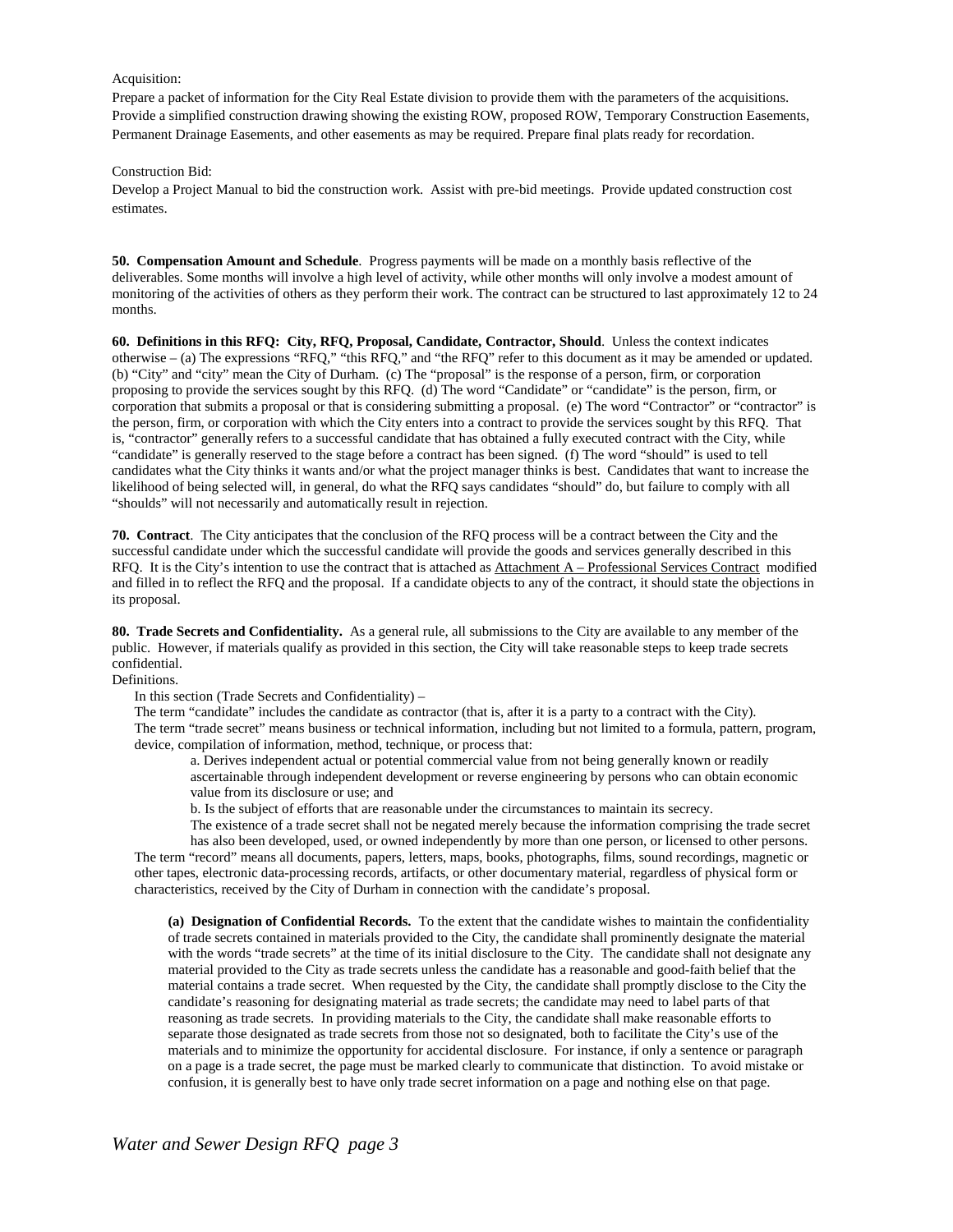To the extent authorized by applicable state and federal law, the City shall maintain the confidentiality of records designated "trade secrets" in accordance with this section. Whenever the candidate ceases to have a good-faith belief that a particular record contains a trade secret, it shall promptly notify the City.

**(b) Request by Public for Access to Record.** When any person requests the City to provide access to a record designated as a trade secret in accordance with subsection (a) above, the City may

(1) decline the request for access,

(2) notify the candidate of the request and that the City has provided, or intends to provide, the person access to the record because applicable law requires that the access be granted, or

(3) notify the candidate of the request and that the City intends to decline the request.

Before declining the request, the City may require the candidate to give further assurances so that the City can be certain that the candidate will comply with subsection (c) below.

**(c) Defense of City**. If the City declines the request for access to a record designated as trade secrets in accordance with subsection (a), then, in consideration of the promises in (b) above and for considering the candidate's proposal, the candidate agrees that it shall defend, indemnify, and save harmless Indemnitees from and against all Charges that arise in any manner from, in connection with, or out of the City's non-disclosure of the records. In providing that defense, the candidate shall at its sole expense defend Indemnitees with legal counsel. The legal counsel shall be limited to attorneys reasonably acceptable to the City Attorney.

Definitions. As used in this subsection (c), "Charges" means claims, judgments, costs, damages, losses, demands, liabilities, fines, penalties, settlements, expenses, attorneys' fees, and interest. Indemnitees" means the City, and officers, officials, independent contractors, agents, and employees, of the City. "Indemnitees" does not include the candidate. The City may require the candidate to provide proof of the candidate's ability to pay the amounts that may reasonably be expected to become monetary obligations of the candidate pursuant to this section. If the candidate fails to provide that proof in a timely manner, the City shall not be required to keep confidential the records whose non-disclosure gives rise to the potential monetary obligation. Nothing in this agreement shall require the City to require any person (including the City itself) to be placed in substantial risk of imprisonment, of being found by a court to be in contempt, or of being in violation of a court order. This subsection (c) is separate from and is to be construed separately from any other indemnification and warranty provisions in the contract between the City and the candidate.

#### **85. Reserved.**

**90. Bonds** No performance bond or payment bond is required for this contract.

**100. Insurance**. Consultant agrees to maintain, on a primary basis and at is sole expense, at all times during the life of this Contract the following coverage's and limits. The requirements contained herein, as well as City's review or acceptance of insurance maintained by Consultant is not intended to and shall not in any manner limit or qualify the liabilities or obligations assumed by Consultant under this Contract. All insurance companies must be authorized to do business in North Carolina and have no less than an A VIII rating or better.

- a) Commercial General Liability Combined single limit of no less than \$1,000,000 each occurrence and \$2,000,000 aggregate. Coverage shall not contain any endorsement(s) excluding nor limiting Product/Completed Operations, Contractual Liability or Cross Liability.
- b) Automobile Liability Limits of no less than \$1,000,000 Combined Single Limit. Coverage shall include liability for Owned, Non-Owned and Hired automobiles. In the event Consultant does not own automobiles, Consultant agrees to maintain coverage for Hired and Non-Owned Auto Liability, which may be satisfied by way of endorsement to the Commercial General Liability policy or separate Auto Liability policy. Automobile coverage is only necessary if vehicles are used in the provision of services under this Contract and/or are brought on a City of Durham site
- c) Workers' Compensation & Employers Liability Consultant agrees to maintain Worker's Compensation Insurance in accordance with North Carolina General Statute Chapter 97 and with limits of no less than \$1,000,000 each accident, each employee and policy limit.
- d) Umbrella or Excess Liability Consultant may satisfy the minimum liability limits required above under an Umbrella or Excess Liability policy. There is no minimum Per Occurrence limit of liability under the Umbrella or Excess Liability, however, the Annual Aggregate limits shall not be less than the highest 'Each Occurrence' limit for required policies. Consultant agrees to endorse City of Durham as an 'Additional Insured' on the Umbrella or Excess Liability, unless the Certificate of Insurance states the Umbrella or Excess Liability provides coverage on a 'Follow-Form' basis.
- e) Professional Liability Consultant agrees to maintain Professional Liability Insurance with limits no less than \$1,000,000, covering claims arising out of professional architect, engineers and surveyors services performed in connection with this contract.
- f) Additional Insured Consultant agrees to endorse the City as an Additional Insured on the Commercial General Liability. The Additional Insured shall read 'City of Durham as its interest may appear'.
- g) Certificate of Insurance Consultant agrees to provide City of Durham a Certificate of Insurance evidencing that all coverage's, limits and endorsements required herein are maintained and in full force and effect, and Certificates of Insurance shall provide a minimum thirty (30) day endeavor to notify, when available, by Consultant's insurer. If Consultant receives a non-renewal or cancellation notice from an insurance carrier affording coverage required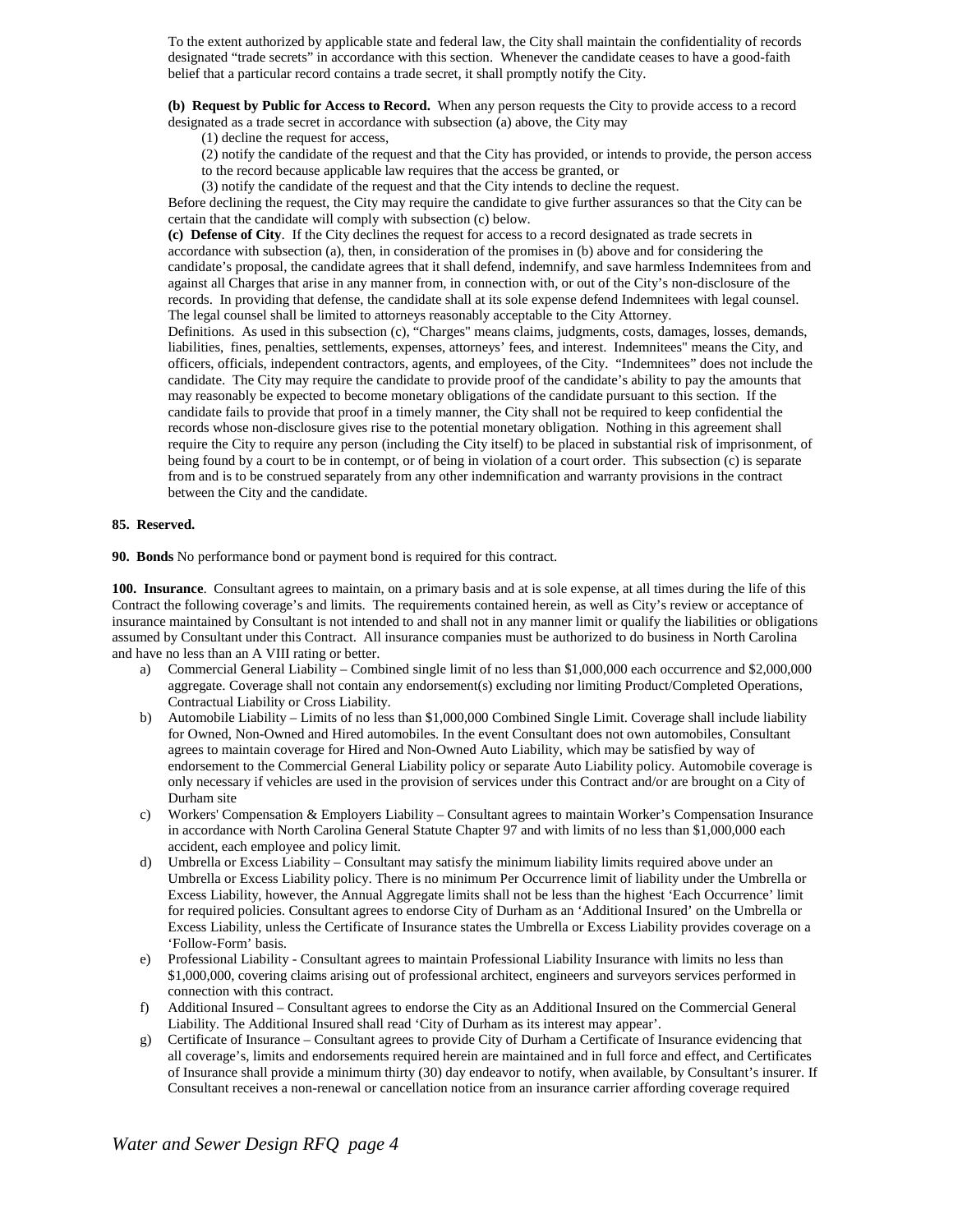herein, or receives notice that coverage no longer complies with the insurance requirements herein, Consultant agrees to notify the City within five (5) business days with a copy of the non-renewal or cancellation notice, or written specifics as to which coverage is no longer in compliance.

The Certificate Holder address should read: City of Durham Public Works Dept./Engineering 101 City Hall Plaza, Ste. 3100 Durham, NC 27701

#### **110. Discretion of the City**.

A. The City of Durham reserves the right to reject any or all proposals.

B. NOTWITHSTANDING anything to the contrary in this document or in any addendums to this document, unless the contrary provision refers specifically to this provision, the City reserves the right (i) to negotiate changes of any nature with any candidate with respect to any term, condition, or provision in this document and/or in any proposals, whether or not something is stated to be mandatory and whether or not it is said that a proposal will be rejected if certain information or documentation is not submitted with it, and (ii) to enter into an agreement for some or all of the work with one or more persons, firms, or corporations that do not submit proposals. For example, all deadlines are for the administrative convenience or needs of the City and may be waived by the City in its discretion. This subparagraph B applies to the entire RFQ, including the SDBE portions.

C. Where the City asks or tells candidates to do stated things, such as that a proposal should follow a stated format or that the candidate should do stated things in seeking the contract, the City may reject a proposal because it does not comply with those requests, so the candidate is adding to its risk of rejection by non-compliance. Still, the City may, in its discretion, waive non-compliance. This subsection (C) does not limit subsections (A) and (B).

D. Of course, once a contract is signed, the parties to the contract may enforce the contract according to its terms as allowed by applicable law.

#### **SCHEDULE**

**120. Schedule**. This schedule is the City's best estimate of the schedule that will be followed. If a component of this schedule from the beginning to contract award is delayed, the rest of the schedule will be shifted by the same number of days.

| Pre-Submittal Meeting:                                         | Wednesday, November 14, 2018            |
|----------------------------------------------------------------|-----------------------------------------|
|                                                                |                                         |
| Last date for receipt of proposals:                            | Wednesday, December 5, 2018             |
| Conclude Shortlisting:                                         | Friday, December 7, 2018 (if required)  |
| <b>Conclude Presentations:</b>                                 | Friday, December 14, 2018 (if required) |
| <b>Conclude Contract Negotiations:</b>                         | Friday, January 4, 2018                 |
| City Council Authorizes the City Manager to sign the Contract: | Monday, January 22, 2019                |
| City Manager and successful candidate sign contract:           | Thursday, February 7, 2019              |
| Kick Off Meeting                                               | Thursday, February 14, 2019             |
| Notice to Proceed:                                             | Thursday, February 21, 2019             |
| <b>Contract End Date:</b>                                      | Friday, February 21, 2020               |

**130. Keeping Proposals Open**. All proposals will remain open and valid for the City to accept for a period of 90 days after the deadline for submission of proposals. The Project Manager may release candidates from this obligation by a written letter that specifically refers to this paragraph if he or she determines that the candidate and/or the proposal will not meet the City's needs

**140. Deadline to Submit Proposals.** Candidates should see that their proposals are received at the following address by 4:00 PM on Wednesday, December 5, 2018

#### **GETTING MORE INFORMATION ON THE PROJECT AND RFQ PROCESS**

**150. Questions.** Questions about the RFQ and the RFQ process should be submitted to the project manager identified at the beginning of this RFQ.

**160. Pre-submittal conferences, meetings, and site visits**. The City will conduct a pre-submittal meeting on Wednesday, November 14, 2018 at 3:30 PM on the ground floor of City Hall, Conference Room GB (GRD FL Planning Area). Attendees should already be familiar with this RFQ.

**170. Updates and revisions to RFQ**. If you have supplied the Project Manager with your preferred method of contact (email, fax, etc.), updates to this RFQ ("addendums" or "addenda") will be sent to you in that manner. This RFQ and addendums are normally posted on the City's website, on the Purchasing Division's webpage. Check that webpage to see that you have received all addenda.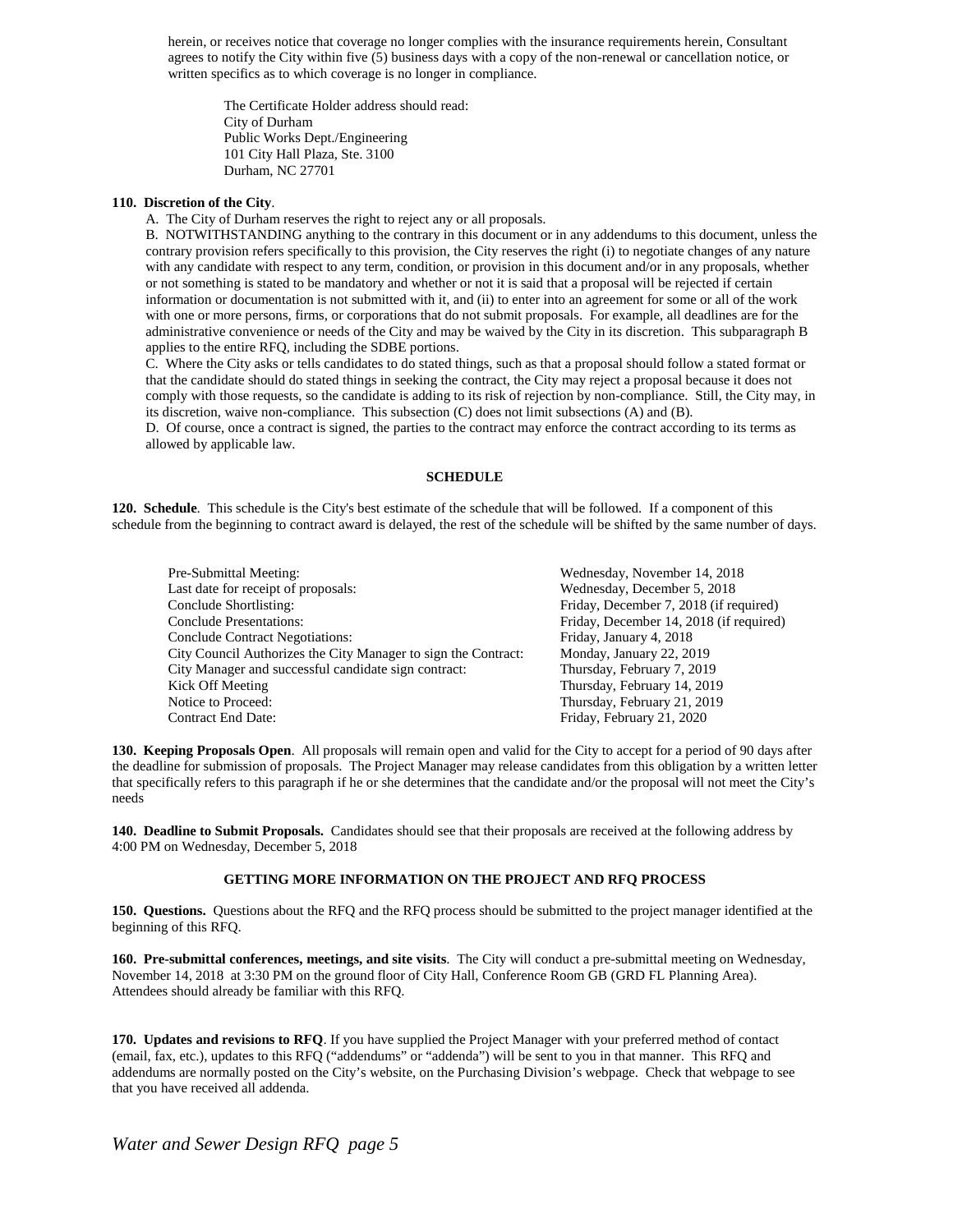#### **EVALUATION CRITERIA**

**180. Evaluation Criteria**. If an award is made, it is expected that the City's award will be to the candidate that agrees to meet the needs of the City. A number of relevant matters will be considered, including qualifications and cost.

#### **190. Understanding of the Project**

Proposals will be evaluated against the questions set out below.

- (a) How well has the candidate demonstrated a thorough understanding of the purpose and scope of the project?
- (b) How well has the candidate identified issues and potential problems related to the project?
- (c) How well has the candidate demonstrated that it understands the deliverables the City expects it to provide?
- (d) How well has the candidate demonstrated that it understands the City's schedule and can meet it?
- (e) Adherence to the City's UBE program.

#### **200. Methodology Used for the Project**

Proposals will be evaluated against the questions set out below.

- (a) How well does the methodology depict a logical approach to fulfilling the requirements of the RFQ?
- (b) How well does the methodology match and contribute to achieving the objectives set out in the RFQ?
- (c) How well does the methodology interface with the schedule in the RFQ?

#### **210. Management Plan for the Project**

Proposals will be evaluated against the questions set out below.

- (a) How well does the management plan support all of the project requirements and logically lead to the deliverables required in the RFQ?
- (b) How well is accountability completely and clearly defined?
- (c) Is the organization of the project team clear?
- (d) How well does the management plan illustrate the lines of authority and communication?
- (e) To what extent does the candidate already have the hardware, equipment, and licenses necessary to perform the contract?
- (f) Does it appear that the candidate can meet the schedule set out in the RFQ?
- (g) Has the candidate offered alternate deliverables and gone beyond the minimum tasks necessary to meet the objectives of the RFQ?
- (h) Is the proposal practical, feasible, and within budget?
- (i) How well have potential problems been identified?
- (j) Is the proposal responsive to all material requirements in the RFQ?

#### **220. Experience and Qualifications**

Proposals will be evaluated against the questions set out below.

*Questions regarding the personnel.*

- (a) Do the individuals assigned to the project have experience on similar projects?
- (b) Are resumes complete and do they demonstrate backgrounds that are desirable for individuals engaged in the work the project requires?
- (c) How extensive are the applicable education and experience of the personnel designated to work on the project?
- (d) How knowledgeable are the candidate's personnel of the local area and how many individuals have worked in the area previously?

*Questions regarding the candidate:*

- (e) How well has the candidate demonstrated experience in completing similar projects on time and within budget?
- (f) How successful is the general history of the candidate regarding timely and successful completion of projects?
- (g) Has the candidate provided letters of reference from clients?
- (h) How reasonable are the candidate's cost estimates?
- (i) If subcontractors will perform work on the contract, how well do they measure up to the evaluation used for the candidate?

*Water and Sewer Design RFQ page 6*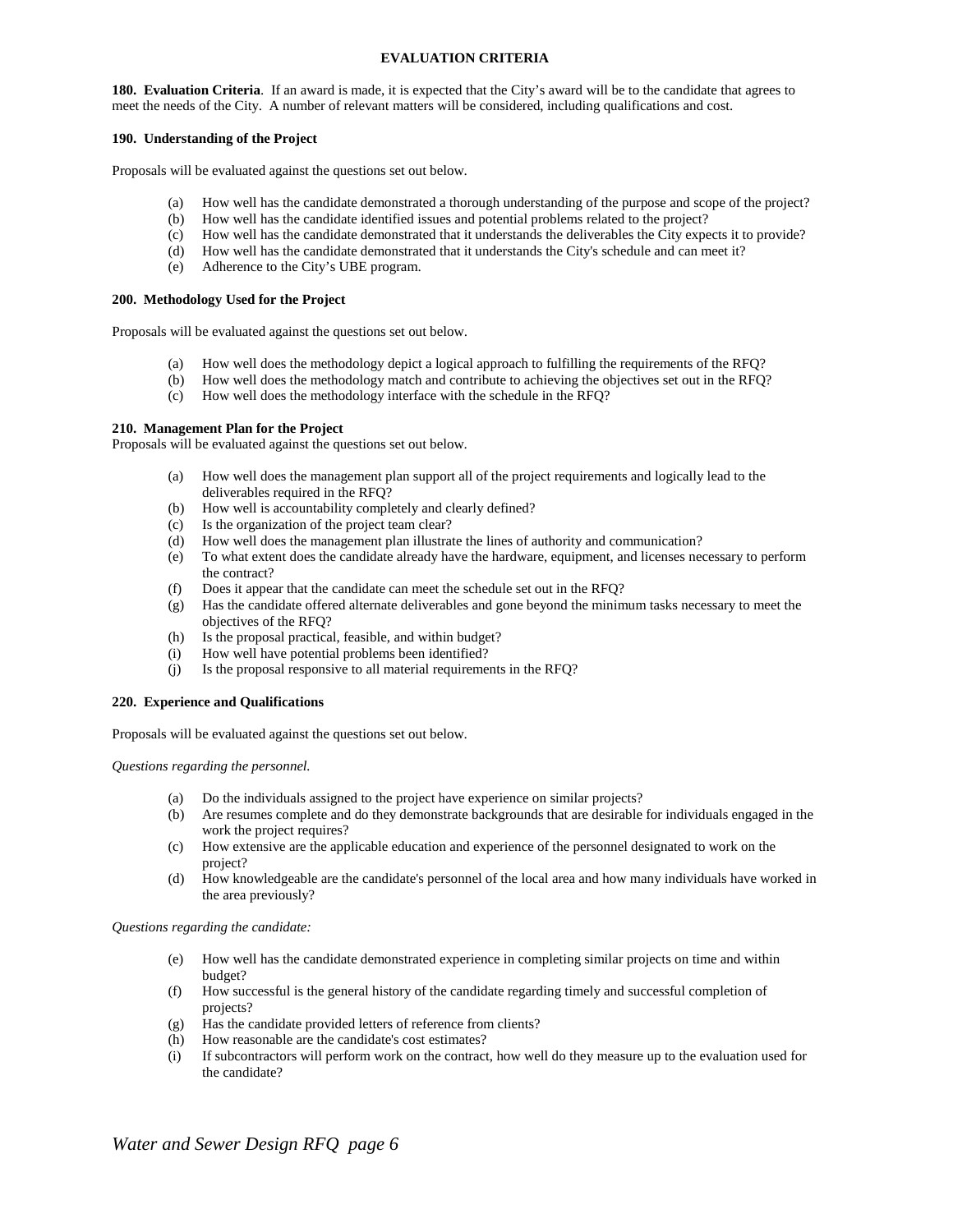#### **230. Contract Cost**

When soliciting for architects, engineers, surveyors, and CMARs, the best firm is identified without regard to cost.

#### **CONTENTS OF PROPOSAL**

#### **240. Contents of Proposal.**

The proposal should include sections, numbered as follows:

1. **Contact information**. Include the candidate's name and address, and the contact information (name, mailing address, email address, fax number, and telephone number) of the person whom the City should contact regarding the proposal.

2. **Legal Status of the Candidate and Signers**. State the full, exact name of the candidate. State whether the candidate is an individual, corporation, limited partnership, general partnership, limited liability company, professional corporation, professional association, etc. If it is anything other than an individual or a general partnership, specify the State under which the entity is organized. If the State under which the entity is organized is not North Carolina, specify whether the candidate has received a certificate of authority from the N. C. Secretary of State to transact business in North Carolina. State whether the entity is in existence at the time the proposal is submitted, and if not, whether and when the candidate intends to officially form the entity. State the names and titles of the individuals who will sign the contract with the City.

3. **Qualifications, References, and Licenses**. This part should include the candidate's experience on similar projects and include references and how to contact them. List the candidate's current licenses that are pertinent to this project.

4. **Project Team, Location of Work, and Subcontracting**. State the names and qualifications of the individuals who will have responsibility for this project

5. **Methods and Procedures**. State how the work will be accomplished. Explain if one individual will be in responsible charge or a team approach will be used.

6. **Compensation**. See section 50 (**Compensation Amount and Schedule**) above.

7. **Assumptions regarding City of Durham Actions and Participation**. If your proposal assumes that the City will take certain actions, provide facilities, or do anything else, you should state these assumptions explicitly.

8. **UBE Participation.** It is the policy of the City to provide equal opportunities for City contracting for persons who own underutilized businesses doing business in the City's Contracting Marketplace. It is further the policy of the City to prohibit discrimination against any firm in pursuit of these opportunities, to conduct its contracting activities so as to prevent such discrimination, to correct present effects of past discrimination and to resolve complaints of discrimination. This policy applies to all professional services categories.

The goals are 0% M/UBE and 0% W/UBE. In accordance with the Ordinance, all proposers are required to provide information requested in the Professional Services Forms package (Attachment B – EOEA Professional Service Forms) included with this request. Proposals that do not contain the appropriate, completed Professional Services Forms may be deemed non-responsive and ineligible for consideration. The UBE Participation Documentation (Attachment B – EOEA Professional Service Forms) and the Employee Breakdown documents are required of all proposers. In lieu of the Employee Breakdown, contractors may submit a copy of the current EEO-1 form (corporate basis). If your firm chooses to include minority/women business participation, the Letter of Intent to Perform as a Sub-consultant document is also required with the proposal. The Request to Change UBE Participation and "UBE Goals Not Met/Documentation of Good Faith Efforts" forms are not applicable at this time.

The Department of Equal Opportunity/Equity Assurance is responsible for the Equal Business Opportunity Program. All questions about Professional Services Forms should be referred to Deborah Giles or other department staff at (919) 560- 4180.

9. **Financial Condition, Insurance, and Bonds**. Not applicable.

10. **Conflict of Interest**. If the candidate has any grounds to believe there could be a conflict of interest, such as that a City employee who is involved in awarding the contract has a connection with the candidate, please explain.

11. **Non-collusion**. This RFQ constitutes an invitation to propose. Sign the following and include it with your response: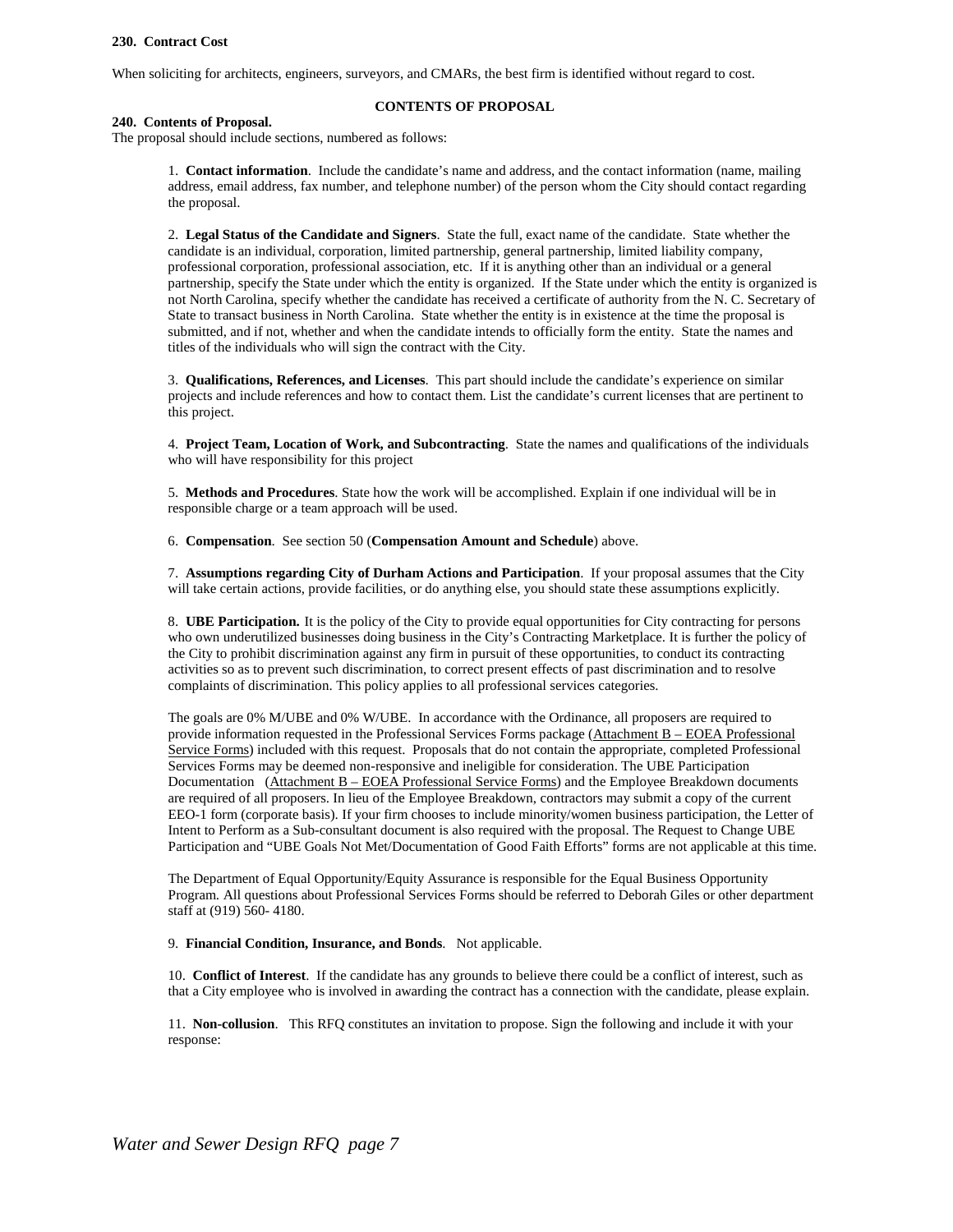#### NON-COLLUSION AFFIDAVIT

By executing this proposal, I certify that this proposal is submitted to the City of Durham competitively and without collusion. I am authorized to represent the candidate both in submitting this bid and in making this Non-collusion Affidavit. To the best of my knowledge and belief, (1) the candidate has not violated N. C. General Statute section 133-24 in connection with the proposal, (2) the candidate has not entered into any agreement, participated in any collusion, or otherwise taken any action in restraint of free competitive bidding in connection with its proposal, and (3) the candidate intends to do the work with its own bonafide employees or subcontractors and is not bidding for the benefit of another contractor. The neuter includes the masculine and the feminine. The candidate to which this Non-Collusion Affidavit refers is:

| (insert name of candidate)                                                                                                                                                                                                                                                                                                                                                                             |
|--------------------------------------------------------------------------------------------------------------------------------------------------------------------------------------------------------------------------------------------------------------------------------------------------------------------------------------------------------------------------------------------------------|
| (signature of individual)                                                                                                                                                                                                                                                                                                                                                                              |
| ACKNOWLEDGMENT                                                                                                                                                                                                                                                                                                                                                                                         |
| Type or print name of the individual who signed the affidavit:                                                                                                                                                                                                                                                                                                                                         |
| Type or print the name of Notary Public signing this acknowledgment:                                                                                                                                                                                                                                                                                                                                   |
|                                                                                                                                                                                                                                                                                                                                                                                                        |
| Place where acknowledgment occurred: County of ________________________, State of __________                                                                                                                                                                                                                                                                                                           |
|                                                                                                                                                                                                                                                                                                                                                                                                        |
| I, the Notary Public named above, certify (1) the individual named above personally appeared before me this day,<br>(2) I have personal knowledge, or satisfactory evidence, of the individual's identity; and (3) the individual<br>acknowledged signing the foregoing affidavit.<br>This the _____ day of _________________, 20_____.<br><u> 1980 - Johann Barn, mars and de Brasilian (b. 1980)</u> |
| <b>Notary Public</b>                                                                                                                                                                                                                                                                                                                                                                                   |

My commission expires:

\_\_\_\_\_\_\_\_\_\_\_\_\_\_\_\_\_\_\_\_\_\_\_\_\_\_\_\_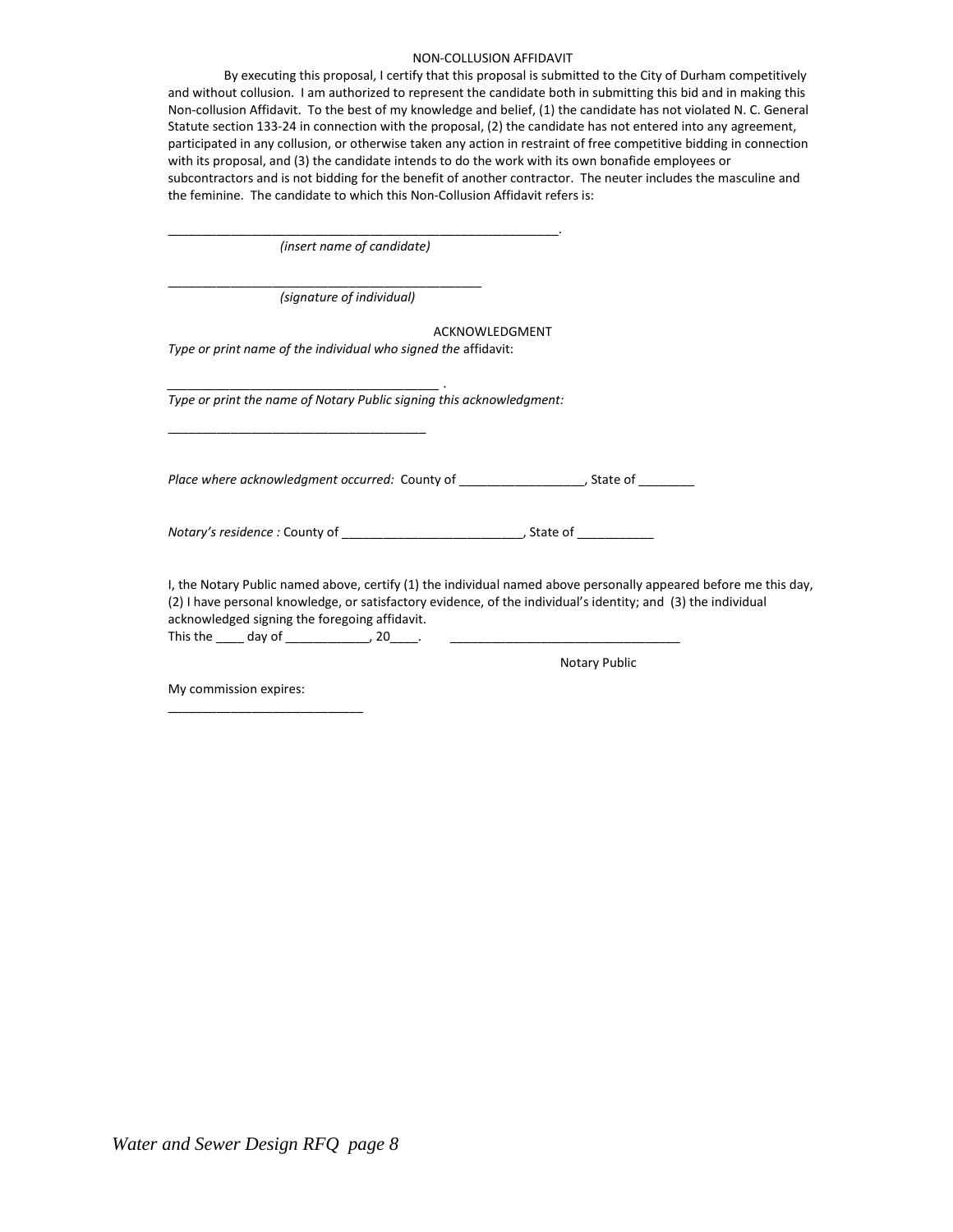#### **COVER LETTER WITH PROPOSAL**

**250. Cover letter**. The proposal should contain a cover letter, signed by a principal of the candidate. The cover letter should contain the following statement:

The undersigned, whose title and position with the candidate are stated next to or beneath his or her signature, has the authority to submit this proposal (including this cover letter) on behalf of the candidate in response to the City of Durham's Request for Proposals.

Unless otherwise clearly stated in this response to the RFQ, our proposal accepts the terms and conditions stated in the RFQ, including the description of services to be performed and the provisions of the contract to be signed.

The cover letter should contain one of the following two paragraphs A or B. If (i) the cover letter lacks both paragraph A and paragraph B, or (ii) the cover letter contains paragraph A but fails to comply with the instructions in the section of the RFQ titled "Trade Secrets and Confidentiality," the City may treat everything it receives from the candidate as NOT trade secret or confidential, and the City may disclose to the public everything it receives from the candidate.

A. With respect to all trade secrets that the candidate may submit to the City in connection with this proposal or the contract, if the contract is awarded to the candidate, the candidate shall comply with the section of the RFQ titled "Trade Secrets and Confidentiality," including all of its subsections, including the subsection titled "Defense of City." The candidate acknowledges that the City will rely on the preceding sentence.

*-or-*

B. The candidate is not submitting any trade secrets to the City in connection with this proposal or the contract; if the contract is awarded to the candidate, the candidate will not submit any trade secrets to the City in connection with this proposal or the contract. The candidate acknowledges that the City will rely on the preceding sentence.

**260. Addenda**. The cover letter should list the last addendum that the City issues for this RFQ, with a statement such as *The undersigned candidate has read all the addendums issued by the City for this RFQ, through and including Addendum No.*  \_\_\_\_. In that blank the candidate should list the number of the last addendum.

#### **HOW TO SUBMIT A PROPOSAL**

#### **270. How to submit a proposal**.

Candidates should submit their proposals in a sealed envelope. The envelope should be addressed for delivery to the Project Manager at the address shown in the "Project Manager and Contact with City" section at the beginning of this RFQ.

Write the following prominently on the outside of the envelope: Request for Qualifications for Water and Sewer Design Services (Contract WS-86C)

Proposals are to be received no later 4:00 PM on Wednesday, December 5, 2018. Proposals cannot be made by email or fax.

**280. Format.** Submit one copy of the proposal and a memory stick with a PDF of the proposal.

**290. Alternative Proposals**. If you wish to submit a proposal that does not comply with the City's standards and expectations, consider submitting two proposals: a proposal that complies, plus a proposal that does not comply, so that your "non-compliant" version can be considered as an alternative if the City is interested. This will allow your compliant version to be considered if the City remains steadfast on applying the standards and expectations.

**300. Candidate to Bear Expense; No Claims against City**. No candidate will have any claims or rights against the City arising out of the participation by a candidate in the proposal process. No candidate will have any claims or rights against the City for the City's failure to award a contract to it or for awarding a contract to another person, firm, or corporation, regardless of whether the other person, firm, or corporation participated in the RFQ process or did not submit a proposal that complied with the RFQ. A notice of award will not constitute acceptance by the City; the City's only method of acceptance is the City's execution of a formal contract in accordance with law.

**310. State Treasurer's lists regarding Iran and Boycott of Israel.** If the value of the contract is \$1,000 or more, the following applies unless the candidate otherwise states in its proposal: the candidate affirms (by submitting a proposal) that (1) its name does not appear on the list of companies that are engaged in a boycott of Israel developed by the N. C. State Treasurer under N.C.G.S. 147-86.81(a)(1) or on a list created by the Treasurer pursuant to N.C.G.S. 147-86.58 as a company engaging in investment activities in Iran, and (2) it has no reason to expect that its name will appear on either of those lists. Take notice that a contract between a company named on either list and the City may be void.

**320. Notice under the Americans with Disabilities Act**. A person with a disability may receive an auxiliary aid or service to effectively participate in city government activities by contacting the ADA Coordinator, voice (919) 560-4197, fax 560